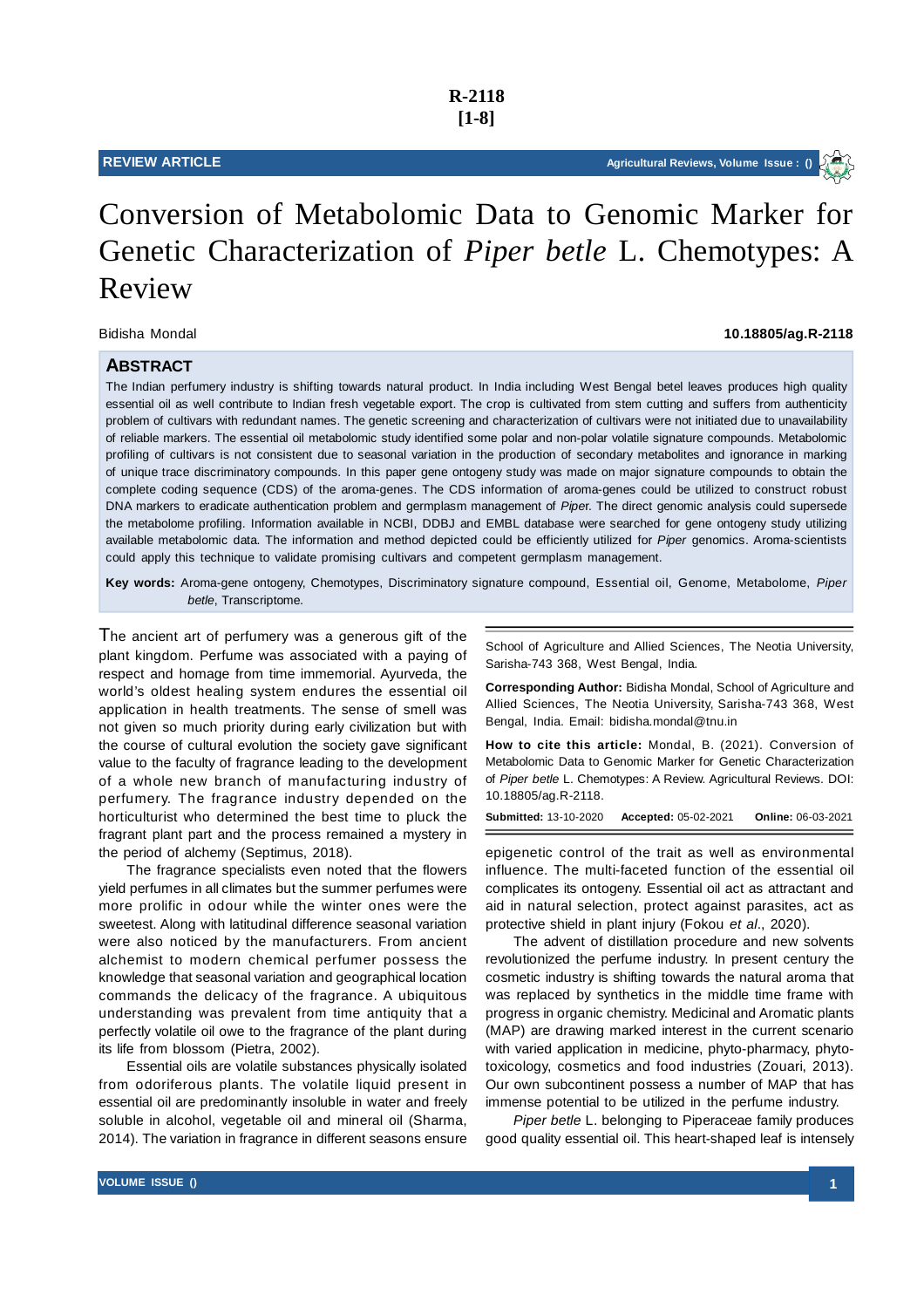linked to the cultural life of the sub-continent of India. Betel leaf is an important horticultural crop with tremendous export value. State of West Bengal occupies a prominent position in production of this cash crop. 'Bangla', 'Mitha', 'Sanchi' and 'Benarasi' are the major varieties grown in West Bengal. Betel leaves occupy high medicinal as well therapeutic values. The landraces were different from each other in the composition of essential oil and shows difference in metabolomic profiling but genetic characterization of this aromatic crop is still incomplete (Mondal *et al*., 2020).

The betel farmers address their cultivars with different vernacular names. The lack of authentication and use of numerous synonym creates problem in marketing and branding of promising landraces especially during export of oil as well as fresh leaf. Bioactivity based studies in betel is restricted to local races and a composite inventory is not available to screen elite germplasm on the basis of bioactive components (Makkar *et al*., 2017). The selection of germplasm depending on phyto-constituents could aid faster cultivar identification and need based industrial application (Das *et al*., 2018).

Essential oil chemotyping could act as reliable source in geographic identification of cultivars, decrease in redundancy problem, ambiguity in nomenclature and increase in taxonomic fidelity in *Piper*. Studies reveal the presence of several aromatic volatile compounds in different parts of betel plants, such as leaves, inflorescence, rhizome, flower parts with noticeable qualitative and quantitative variation. These compounds are regarded as signature chemicals. Bio-tagging of the signature compounds with genetic markers could assist in the amelioration of the intraspecific taxonomic complexity of *Piper betle* cultivars.

In this paper an attempt is taken to correlate the available biomarking information of important secondary metabolites found in the *Piper betle* essential oil for effective utilization to construct DNA based reliable markers and application of the same for confirmation of distinct landraces and cultivars.

In this paper a data-mining was done on the available information on biomarkers including all the signature compounds of *Piper betle*. 150 papers were initially screened on metabolomics of *Piper* with a search tab using Piper + metabolome in Google Scholar. The abstracts of the screened papers were examined and 23 out of them were found to provide the details of signature compounds of betel leaves and its rhizomes. In this study emphasis was given to rare compounds to tag cultivars. The extensive study of metabolomic data were utilized for searching of aromagenes of *Piper* using NCBI BLAST method, DDJB, EMBL database and GENECARDS. The data on complete coding sequence (CDS) was obtained for the selected biomarkers contextual to Indian *Piper* cultivars. In this study the genetic information of ortholog of related aroma-plants were also taken into account were direct sequence data was lacking for betel. Additional 5 papers related to functional genomics were incorporated in this study to recognize future scope of this kind of research. The information generated in this study could be efficiently used for genomic marking of *Piper*. The method included study of available data on genetic markers, essential oil profile and signature compounds present in *Piper betle*.

#### **Unavailability of genetic marker in betel cultivar**

In Indian subcontinent the betel leaves are grown by vegetative propagation leading to anomaly in true identification of landraces and cultivars. The stem cutting with 2-3 leaves were used as new propagating material. The continuous process of phenotypic selection by farmers reduces the number of evaluated clones leading to narrowing of genetic base diversity. The vegetative mode of propagation led to the vast difference in composition of secondary metabolites in *Piper betle* in India. Age old traditional cultivation technique in *Piper* could generate epigenetic trans-generational variation leading to transformation of an established clone into a debased performer. In such a condition clonal performance analysis through an inclusive process of multi-trait evaluation, multistaged selection and genetic parameter estimation could authenticate cultivar fidelity (Bisognin, 2011). Authentication is a fundamental part in quality assessment of herbal medicines and in modern era performed using several novel techniques. Authentication method could assess the exact herbal formulation of a cultivar leading to bio-marking of plants. The 'Bangla' variety of *Piper* has numerous synonym and variously known as 'Godi Bangla', 'Simurali Bangla', 'Calcutta Bangla', 'Sada Bangla', 'Kali Bangla', 'Ramtek Bangla', 'Desi Bangla', 'Dasi paan', 'Bangla Dashi' and so on in different parts of India with anonymous identity (Jaiswal *et al*., 2014). Such a spectrum of local nomenclature requires validation through a reliable method.

In betel vine the genetic screening of different cultivars and landraces were possible but no concrete molecular marker is available, that is specific to individual chemotypes. RAPD (Ranade *et al*., 2002) and SCAR (Samantaray *et al*., 2012) markers are available for sex determination in betel but effort was not given in the identification of reliable marker for germplasm screening and cultivar identification. In only one molecular study with ISSR markers involving 15 cultivars including 4 'Bangla' variants showed 'Bangla Kalkattiya' and 'Mahoba Bangla' occupying same cluster and two 'Bangla' cultivars showing close proximity in dendrogram. The Jacquard's similarity index and Principle componenet analysis (PCA) was used to estimate the relatedness of cultivars. The two 'Bangla' cultivars showed a similarity index of 0.72 but they were not totally identical. The ISSR based DNA fingerprinting could be applied in samples with nomenclature ambiguity but the inclusion of more reliable marker could validate differential cultivar performance (Goyat, *et al*., 2016) as well as medicinal and pharmacological acceptance of *Piper* cultivars.

In recent era integrated approaches that combine metabolome, transcriptome and proteome profiling have gained prudence and have proven to generate novel insights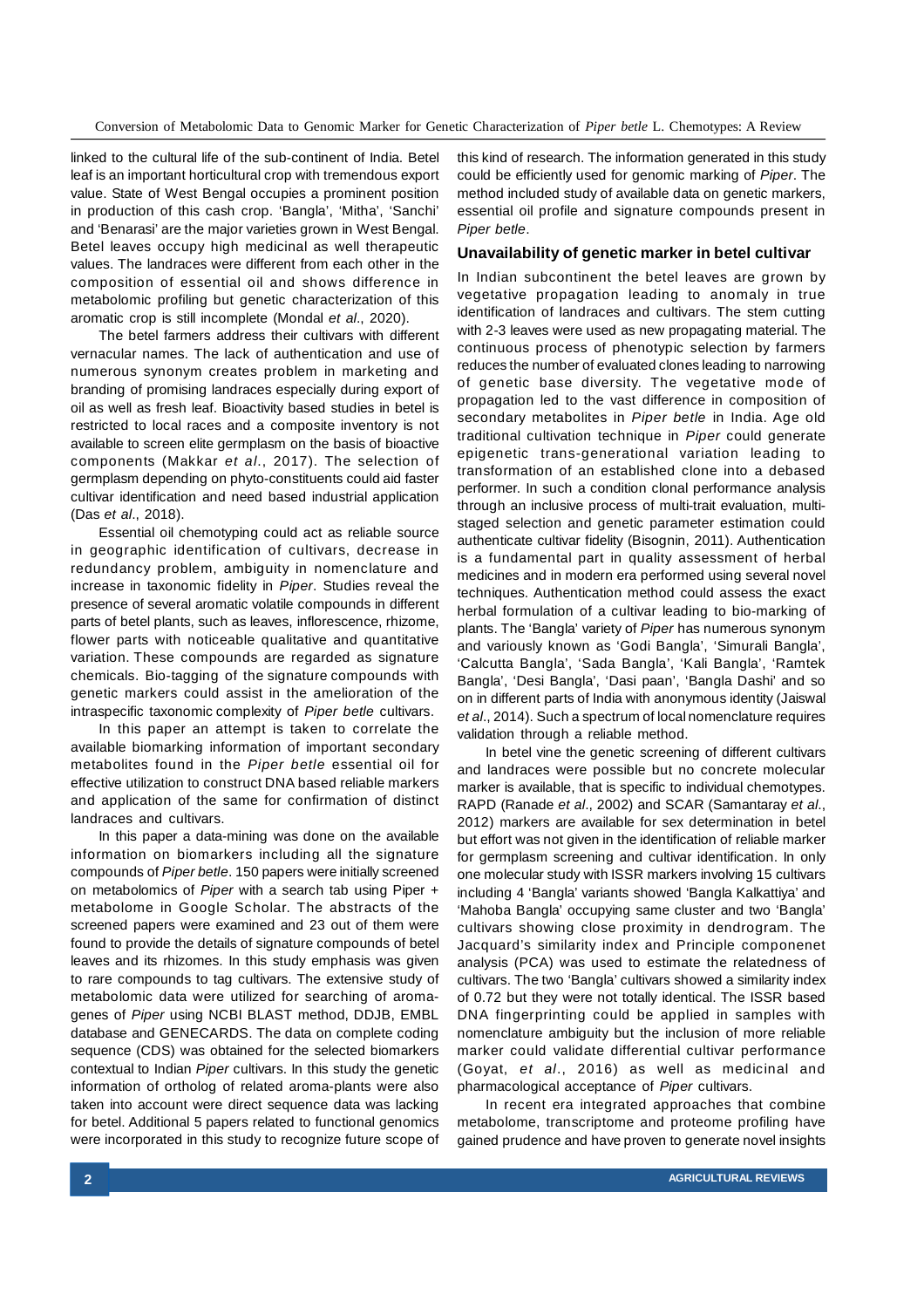in the understanding of the biological pathways leading to generation of concrete markers (Liu *et al*., 2018). A previous knowledge of the plant phenotype and field performance may aid in first approach to interpret complex omics knowledge and consequent visualization of the data on any template (Rosato *et al*., 2018). Molecular marker based characterization of the genotypes is a reliable tool for selection, management and authentication of perennial horticultural cash crops. DNA-based marking could reduce redundancy of similar cultivars and selection of geographically suitable cultivars.

In *Piper betle* mostly the quality assessment was made on the basis of leaf constituent. The study adopting multidimensional-TLC-fingerprinting could detect authentic and counterfeit medical formulation. The HCA-TLC analysis was able to differentiate inter-specific variation but the research was insufficient to comprehend varietal profiling. Though the mode of the study was purely related to pharmaceutical authenticity of the components depending on PCA and HCA profiling. The method was not able to differentiate *Piper nigrum* from *Piper betle* cluster and was not strong enough to differentiate cultivars under *Piper betle* species (Wirasuta *et al*., 2016). Though the TLC-densitometric study of different commercial varieties and heterogeneous relative frequency (hRf) value based discrimination could be applied to assess the level of cultivar complexity.

Application of consistent and reliable marker such as SSR, EST-SSR were not reported for germplasm management in betel-vine (Patra *et al*., 2016) To eliminate synonym problem, firm authentication, elite germplasm identification and chemotypic confirmation at molecular level, the available metabolome of *Piper* leaves may play a significant role. Although a lot of work was conducted regarding the identification of non-polar and polar compounds present in the betel-vine essential oil but no study was conducted so far to correlate the metabolomic information with available gene ontogeny to construct robust DNA markers for authentication of the cultivars and landraces.

#### **Essential oil based bio-marking**

The variation in essential oil of *Piper betel* plant may show qualitative and quantitative difference in the amount of phytochemicals grown in different geographic region. The yield of essential oil depends upon genetic factor, soil, climate and management factors. The composition and quality of oil depends on age of plant, organ/ tissue age, time of harvesting, inter-cultural practices, method of extraction, process parameters, duration of extraction, nature of solvent, pretreatment, time of storage before extraction. The yield of essential oil of betel leaf varies from 0.09% to 0.80% on fresh weight basis (Periyanayagam, 2012). The world's highest yield and finest quality leaves are produced in East and West Midnapore districts of West Bengal province of India (Guha, 2007).

The oil yield of commercial varieties in betel extractor for 2.5 hr including 'Tamluk Mitha', 'Ramnagar Mitha', 'Kali Bangla', 'Sada Bangla', 'Sanchi' shows yield of 2.0%, 2.0%, 1.7%, 1.7%, 0.8% respectively on dry weight basis (Guha, 2007). Studies indicate 'Mitha' variety as highest essential oil producer compared to others though several synonym exist for this variety as 'Mitha cum bangla', 'Mitha Calcutta', 'Tamluk Mitha', 'Ramnagar Mitha' (Basak and Guha, 2015). In another result including 13 cultivar maintained in Andhra Padesh showed 'Gaach paan', 'Mitha Calcutta', 'Godi Bangla', 'Mitha cum Bangla', 'Maghi', 'Karapaku' with promising oil yield of 0.31%, 0.51%, 0.47% and 0.33%, 0.39%, 0.23% respectively than 'Tellaku of Utukur variety' (0.09%), 'Tellaku of Punnur' (0.13%), 'Tellaku of Chenmur' (0.11%) 'Pachaikodi' (0.20%), 'Kariele' (0.18%), 'Bangla' (0.20%) varieties (Guha and Nandi, 2019). The above studies clearly indicate the superior quantitative performance of East-Indian cultivars than their Southern counterparts.

Screening of seven varieties from different locations of West Bengal identified 45 components. The total constituents were subdivided into 14 monoterpenes, 23 sesquiterpenes, 8 phenyl propenes. In 'Bangla', 'Bagerhati', 'Manikdanga', 'Ghanagate' varieties, the prominent components were eugenol acetate (31.46-43.97%) and eugenol (13.13-33.06%), whereas in 'Mitha' variety it was chavicol (23.85%), in 'Chhaanchi', safrole (42.77%) was the chief ingredient (Karak *et al*., 2018). In the promising 'Mitha' variety if large proportion of anethole remains absent, the sweet fragrance may still exist due to presence of estragole with similar organo-leptic properties (Basak and Guha, 2015). In South Indian cultivars high level of safrole is present in 'nadan*'* and 'kuzhikkodi' cultivar while high percentage of eugenol with trace safrole was detected in 'salen' variety. The cultivars vary significantly from each other on the basis of qualitative and quantitative variation of essential oil (Muhammed, 2007). In *Piper betle* the quantitative profiling of the presence of essential oil may take a pivotal role in cultivar identification.

# **Identification of signature compound**

In *Piper betle* the chemical polymorphism is well established leading to formation of eight distinct chemotypes predominantly on the basis of essential oil present in leaves. Additionally the rhizome oil may form another significant biomarker (Thanh, 1997). The available metabolomic data could be used to identify the transcriptomics and genetic ontogeny of volatile compounds. The identification of genes and their sequence data could be utilized for the construction of robust, reliable, co-dominant DNA-primers for the germplasm screening research. Bioactivity based screening of betel vine is restricted to local landraces and integration of the regional data was incomplete though available. The categorization of major compounds as metabolic marker is not complete and shows overlapping of chemotypes. In this study it is being observed that in metabolic profiling and plants systematic more emphasis is given on the percentage of essential constituents though the categorization based on unique, trace compounds could be more accurate. Trace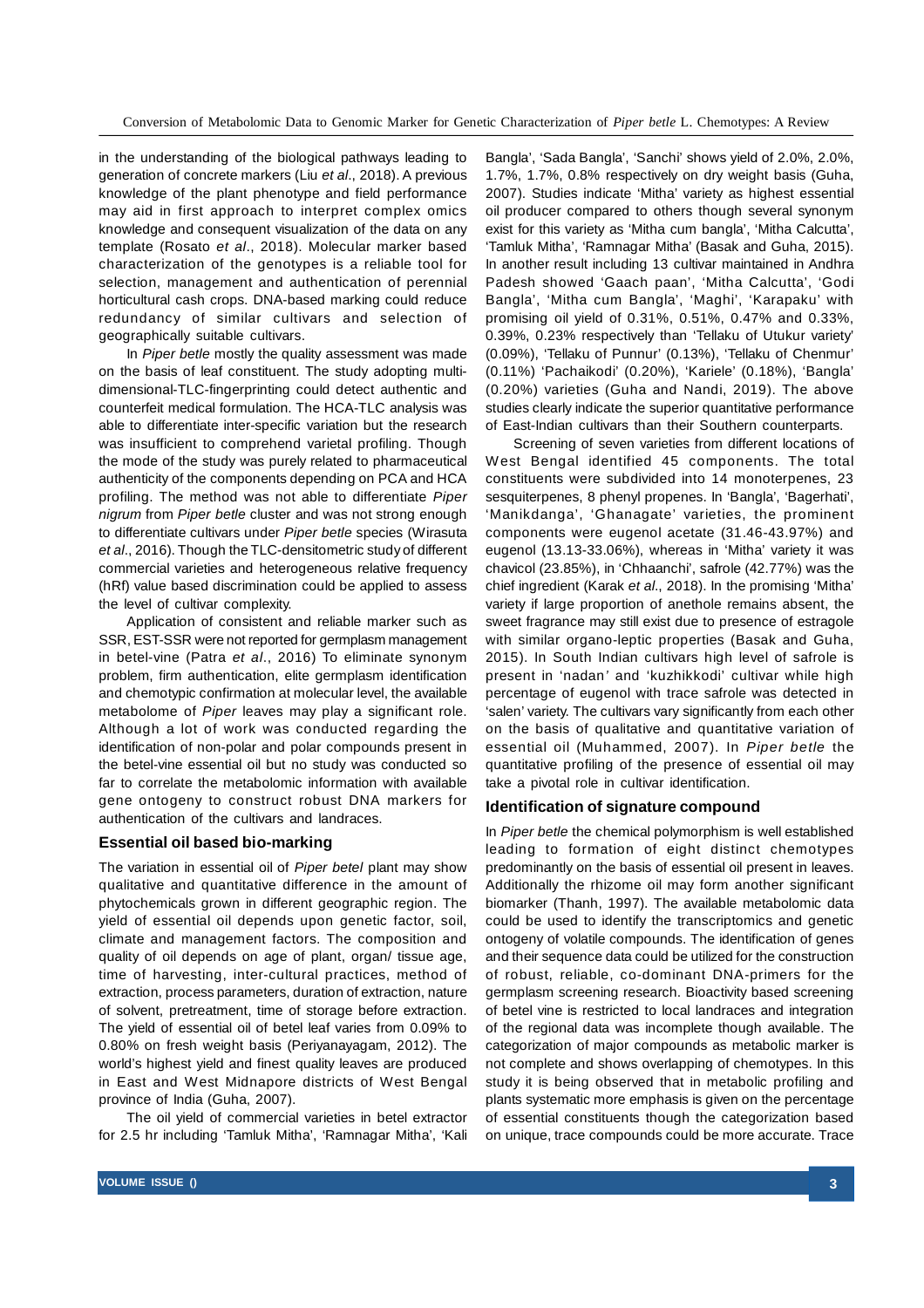elements could play a significant role in phylogenetic classification as discriminatory component. A careful investigation of the metabolomic data may identify signature compound for efficient bio marking of chemotypes as well as phyto-toxicological analysis.

Some intrinsic and extrinsic compounds regulates the heterogeneous mixture of secondary metabolites found in essential oil of MAPs (Zouari, 2013). The interplay of genetic and epigenetic factors leads to variation in the transcriptome of different chemotypes on the basis of differential gene expression. Metabolomic profiling and chemometric studies of eight local varieties of West Bengal on the basis of polar and non-polar metabolites showed 'Mitha' and 'Chhaanchi' chemotypes were different from the other chemotypes of Bengal. Metabolomic study distinctly differentiated 'Chhaanchi' chemotype from others by the presence of safrole and sabinene. The identified metabolites showed their presence irrespective of season. 'Mitha' variety differentiated due to presence of chavicol, chavicol acetate and estragole (Karak *et al*., 2016).

#### **Seasonal variation in accumulation of metabolites**

In a study involving Gas Chromatography-Mass Spectroscopy (GC-MS) of leaf extract on the accumulation of various metabolites in *Piper*, it was detected that winter shows the maximum storage of chemical constituents gradually decreasing towards monsoon. Cluster analysis of the 8 varieties on the basis of 45 non-polar components revealed seasonal variation of components. In summer principle component analysis (PCA) showed formation of distinct cluster where 'Mitha' and 'Chhaanchi' comes under one cluster and 'Bangla', 'Bagerhati' and 'Haldi' formed another cluster with rest of the varieties 'Manikdanga', 'Ghanagate' and 'Kalibangla' occupying the last one. The same varieties performed differently in monsoon. 'Chhaanchi' differentiated from rest of the varieties in metabolite profile. 'Manikdanga'-'Mitha' formed close association segregating from others keeping in another cluster. In winter also 'Mitha' and 'Chhaanchi' differed from other varieties but the 'Mitha' variety showed at least 5 unique signature components and 9 metabolites in excess to 'Chhaanchi' and others. 'Bagerhati', 'Kalibangla' and 'Ghanagate' formed second cluster with rest of the varieties are kept in one (Karak *et al*. 2016). Chemometric profiling distinctly showed wide qualitative and quantitative difference of polar and non-polar compounds in respect to seasonal cycle. The study necessitates the inclusion of Partial least square discriminant analysis (PLS-DA) over PCA (Mohottalage *et al*., 2007). An extensive, repetitive study on all polar and non-polar compounds with focus on compounds with steady accumulation irrespective of season will be more dependable and authentic. Table 1 shows the chemotypic identification of different cultivars of *Piper betle.*

#### **Conversion of metabolomic data to gene ontogeny**

In functional genomics the forward movement from DNA sequences to biological function may become complex due the unavailability of suitable markers. The systematic analysis of gene function could be assayed using transcriptome, proteome or metabolome. Scientists used principal component analysis and partial least square discriminant analysis to show change in relative amount of ten volatile constituents in essential oil content of *Piper betel* with respect to season (Karak *et al*., 2018). The discriminatory unique compounds could be used in molecular biomarking and more precisely for construction of authentic primers for varietal identification. Inspection on eugenol synthase gene associated with eugenol acetate production is potentially important for biomarkering of essential oil for its omnipotent presence in fragrant plants taking from rose flower to betel leaf (Saxena *et al*. 2014 and Yan *et al*., 2018).

Majority of the Piper betle scientists estimated nine different volatile constituents from different chemotypes to be applied as biomarkers. Though seasonal variation of eugenol and sesquiterpenoids were noticed during GC-MS analysis but their unambiguous presence in *Piper* is important in primer or probe construction. Chavicol, isoeugenol, eugenol, germacrene D, safrole, anethole, chavibetol, eugenol acetate, alpha-cadinol were reported to be the major component of essential oil (Satyal and Setzer, 2012). The varietal assessment through aroma components were insufficient to aid efficient varietal profiling and vine management and justifies the urgency to generate heritable molecular markers.

### **Proposition to generate robust DNA markers**

As genomic markers are rare in *Piper betle,* the application of metabolomic data may give impetus in generation of

| Volatile Biomarker | Chemotype                                                                                          |
|--------------------|----------------------------------------------------------------------------------------------------|
| Chavicol           | Sagar Bangla (48%), Mitha (23.85%)                                                                 |
| Isoeugenol         | Vietnameze (72%)                                                                                   |
| Eugenol            | Kapoori (33.22%), Bangla (63.56%), Selan (58.0%), Sanchi (25.90%)                                  |
| Germacrene D       | Sirugamani (16.07%)                                                                                |
| Safrole            | Desawari (45.34%), Sanchi (22.75%), Kuzhikkodi (35.60%), Sri Lankan (52.70%), Taiwanese (28.0%)    |
| Anethole           | Mitha (19.30%)                                                                                     |
| Chavibetol         | Phillipine (53.10%), Malaysian (69.0%), Nepalese (80.50%)                                          |
| Eugenol acetate    | Kali Bangla (22.16%), Manikdanga (44.03%), Bangla (35.77%), Ghanagete (43.97%), Bagerhati (31.46%) |
| Alpha-cadinol      | Vietnameze betel rhizome                                                                           |

**Table 1:** Taxonomic identity of *Piper betle* Cultivars on the basis of highest percentage of volatile chemical present in leaf essential oil.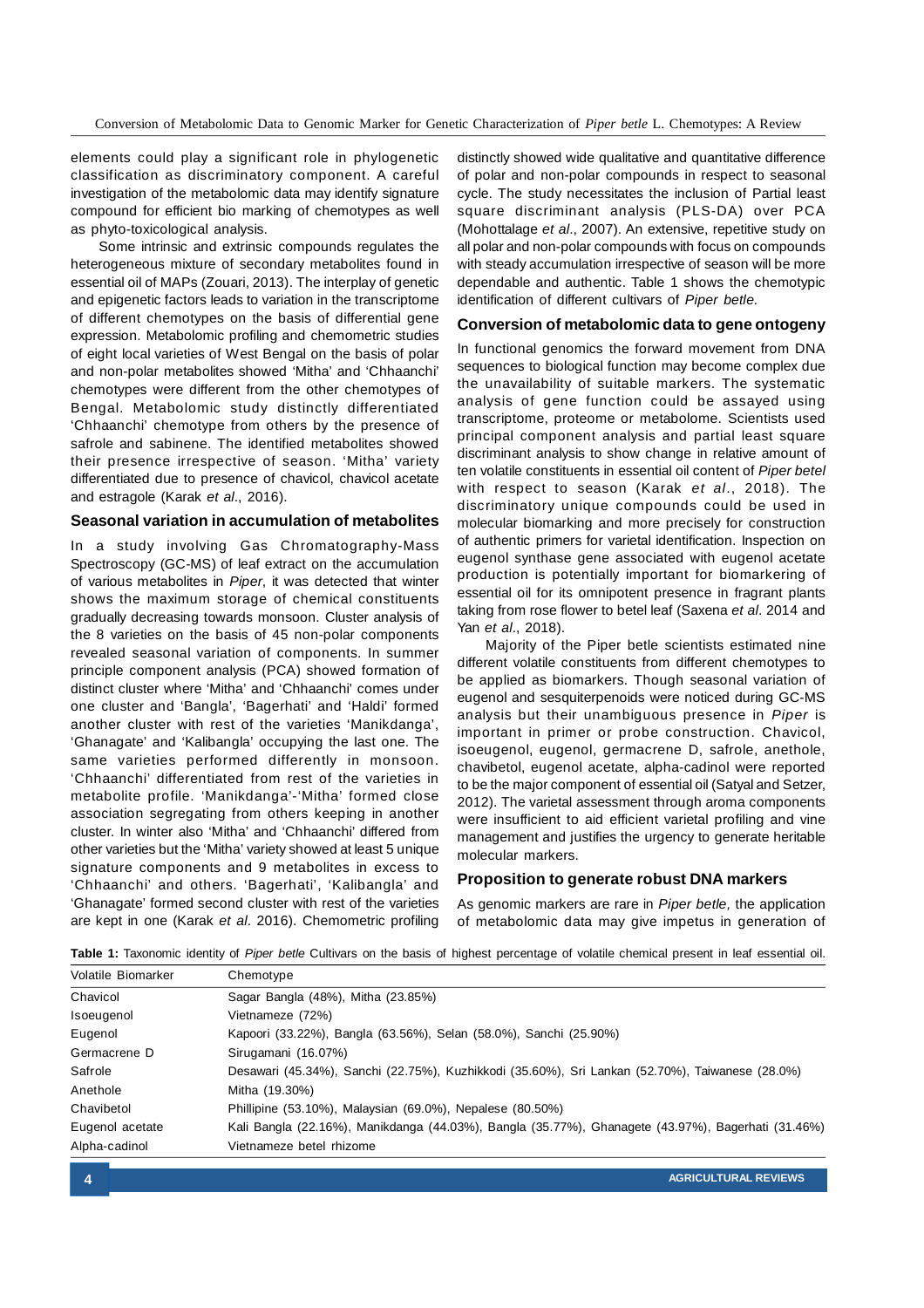heritable DNA marking system. Ten prominent signature compounds identified from the metabolomic data were utilized for NCBI blast study to comprehend about the linear DNA or RNA sequence. Additionally DDJB, EMBL, GENECARDS databank was also searched for information on these aroma genes related to bio-markers identified in *Piper betle*. The gene accessions from the same genus or related fragrant genomes were studied including ortholog. The extensive study revealed the complete coding sequence (CDS) for each signature compound.

The CDS data sequence may be effectively utilized for generation of reliable primers such as SSR, ISSR, SNP other than universal RAPD primers. The ortholog gene sequences available from other aromatic plants with same volatile compounds may be used as initial information for gene sequence identification. The gene ID could be directly used for constructing primers in NCBI portal. The available genetic data of MAPs could be utilized for the study of complete gene ontogeny. A large number of primers could be constructed and applied for validation in *Piper betle* genetic characterization using NCBI primer BLAST or by using Primer 3, Primer 3 plus free tools. Table 2 exhibits the gene ontogeny of common metabolite compounds found in *Piper betle*.

In functional genomics this reverse route from metabolome to genome may prove useful and strongly assist in molecular taxonomy and advanced breeding operations. The development of user-friendly AMBAB web-server for genomic research and breeding of asparagus (*Vigna unguiculata)* is an excellent example were the available drylab information was used to enrich molecular breeding. The system integrated multiple analytical tools. Blast, Sim4, Primer-3, e-PCR were conglomerated to access available genomic resources for plant geneticists, breeders and advanced farmers. The systematic use of reference genome sequences help the users in primer construction and prediction of amplicon patterns (Luo, *et al*. 2015). These type of advance forecasting becomes productive in setting of experimental design, reduction in cost and aid in time management of the breeder. This kind of web-server could be developed for aromatic and medicinal plants (MAP) incorporating local data for sequence analysis and marker development, advancing MAP-genomics in under-developed countries.

In *Piper* the intra-varietal genetic variation was not well characterized but some incomplete data is available with metabolite profiling. Intra-varietal crop performance could significantly regulate stress response, differential local performance, specific retaliation to evolving pest and diseases. Transcriptome sequencing allows genome wide analysis of diverse plant genomes to identify biologically significant SNPs. In barley deep sequencing and analysis of unigenes identified 'Baudin' and 'Gairdner' varieties. Significant SNPs represented 9.65% in 'Baudin' and 14.64% in 'Gairdner' genetic variation (Rani and Sharma, 2017). SNP variation could effectively determine varietal difference and

|               |              | compound of Piper betle.<br>Table 2: Gene Ontogeny of common metabolite marker |                         |                    |                        |
|---------------|--------------|--------------------------------------------------------------------------------|-------------------------|--------------------|------------------------|
| Biomarker     | Gene         | Transcriptome                                                                  | Gene ID                 | Chromosome         | Type                   |
| Chavicol      | CVOMT1       | Chavicol-o-methyltransferase                                                   | LOC105167564 NCBI       | ပ<br>၁<br>၂        | Protein Coding         |
| soeugeno!     | <u>င်</u> ဘ  | Isoeugenolsynthase                                                             | DQ372813 DDBJ,ENA       | Q15G13             | 972 cds, m-RNA         |
| Eugenol       | RcEGS1       | Eugenol synthase                                                               | JQ522949 DDBJ, ENA      | M <sub>1FGX5</sub> | 1137 cds, m-RNA        |
| Germacrene    | GDS          | Germacrene D synthase                                                          | LOC112170354            | Chr 6              | 4261 linear mRNA       |
| Safrole       |              |                                                                                |                         |                    |                        |
| Anethole      | <b>TAO</b>   | Trans-anethole oxidase                                                         | H8YOR3, ENA             | HQ889281           | 1047, cds. Genomic DNA |
| Chavibetol    | EGS1         | Eugenol synthase                                                               | DQ372812 ENA            | Q15G14             | 945 bp cds, mRNA       |
| Estragole     | DMT1         | di-O-methyltransferase<br>trans-resveratrol                                    | LOC103426312 NCBI       | AJAX01000014       | 3395, cds, gene        |
| Sabinene      | <b>TPS24</b> | Beta-myrcene/(E)-beta-ocimene synthase 2                                       | 822173, AT3G25810       | AT3G25810          | 4211, cds. gene        |
| Alpha-cadinol | CAD1_A       | Delta cadinene synthase isozyme A                                              | 108463032ncbiQ43714 ENA | X96429             | 555 bp cds             |
|               |              |                                                                                |                         |                    |                        |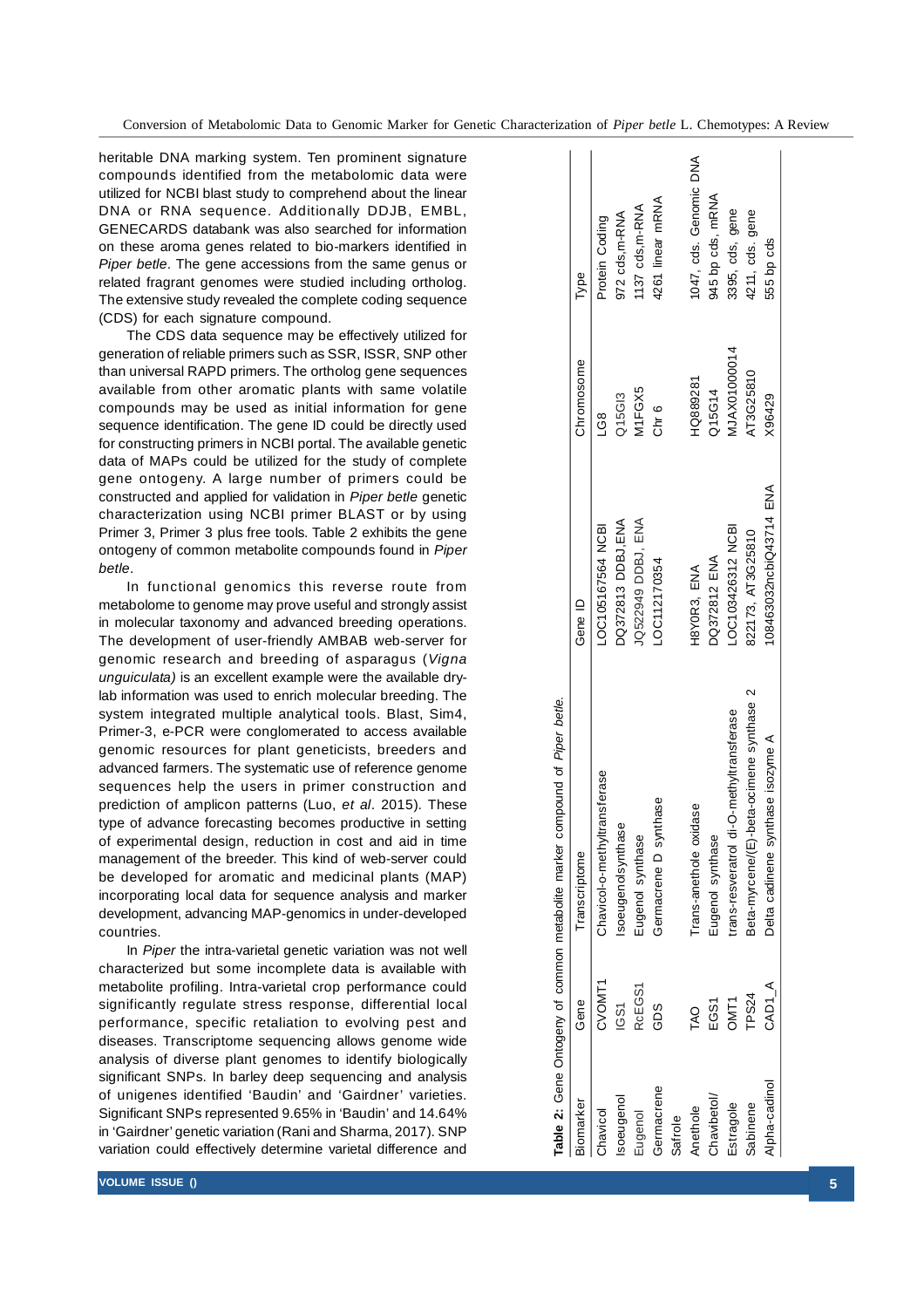required to be incorporated in *Piper* genome management. In aromatic world the utilization of reference unigene data of allied MAP plants producing same secondary metabolites could be an efficiency measure leading to smart agriculture.

In another intensive study involving sesame (*Sesamum indicum*) transcriptome profiling, genic region specific marker discovery identified 4 DEGs and 379 SSRs. The application of bio-analytical tools additionally marked several SNPs and INDELs (Jaiswal *et al*., 2020). The study of cellular metabolic pathway along with signaling response and conglomeration of DEG database information in singularity proved valuable in crop improvement program were DNA-based genomic research was not sufficient. In *Piper* the genetic study is inadequate and an innovative approach similar to DEG biotool could widen the scope of incorporation of bioinformatics knowledge of related crops.

In a proteomic approach genes for pod distortion syndrome (PDS) was identified in soyabean. A comparison of protein expression profile of PDS and non-PDS cultivars detected candidate proteins related to the growth retardation syndrome. nESI-LCMS/MS based proteomic analysis confirmed expression of 3 proteins in PDS cultivars. Nascent polypeptide associated complex alpha subunit, Rubisco large subunit and oxygen evolving enhancer protein 2 were the key regulator in green stay phenotype and PDS in soyabean, This CDS information of associated proteins could be converted into genomic primer or probe construction through simple bioinformatics tool for resistant cultivar identification (Payghamzadeh *et al*. 2017).

The genetic study in aromatic plant system is menial and some researchers tried to integrate metabolome, transcriptome and genome. In *Valeriana jatamansi* SNP polymorphism and GC-MS analysis of volatile compounds were used to differentiate the wild type from the commongarden samples. The volatile compounds distinctly marked specific chemotypes and were validated using discriminatory compounds. This study provided information about an initial attempt to use both metabolomic and genomic data in separation of wild and commercial aroma-plants (He *et al*., 2018).

Rao and his group categorized *Murraya koenigii* (L.) Spreng into 14 chemotypes under 3 major categories (monoterpenoid, sesquiterpenoid and mono- and sesquiterpenoid predominant oils) based on leaf essential oil profiles. The monoterpenoid plants were grouped into 7 chemotypes. The sesquiterpenoid and the mono- and sesquiterpenoid plants were divided into 3 and 4 chemotypes, respectively (Rao *et al*., 2016). The chemotypic clustering of plants on the basis of essential oil offers opportunity for the consumers and flavourist to select additional trait apart from the conventional yield and vigour. This study exemplifies the application of metabolome information in commercial food sector.

The gene expression pattern of terpenoid biosynthesis was studied in *Cinnamomum camphora* by transcriptome analysis. RNA sequencing identified 67 candidate unigenes involved in terpenoid biosynthesis. The identified genes showed correlation with protein of two precursor pathways of terpenoid. The upregulation of *TPS-*gene series were observed in borneol types than linalool chemotypes. The bioinformatics analysis discovered genes involved in terpene synthesis and their precursor in MEP (2-C-methyl-Derythritol 4-phosphate) and MVA (Mevalonate acid) pathways. Multiple unigenes were annotated with the same enzyme as they represent various alternatively spliced transcript or member of the same gene family (Gang *et al*., 2002 and Chen *et al*., 2018). These aromatic gene expression studies contain potential to be used in *Piper* bioinformatics studies.

In *Cymbopogon martini* of Poaceae family by highthrough-put transcriptome analysis of terpenoid biosynthetic pathway, 913 unigenes were identified related to 287 metabolic pathways. The inflorescence tissue validated the presence of two monoterpenes, geranyl acetate and geraniol (Koeduka *et al*., 2009). The up-regulation of six genes encoding alcohol dehydrogenase, geranyldiphosphate synthase, fernasyldiphosphate synthase, aldehyde dehydrogenase, aldo-keto reductase and alcohol acyltransferase expression patterns were studies using qRT-PCR. A transcriptome database analysis revealed the presence of 60 transcription factors in addition to 6 upregulated proteins. Transcriptome analysis of *C. martinii* inflorescence could be used for understanding of the molecular mechanisms of essential oil biosynthesis in the genus *Cymbopogon* and related plant families (Kaur *et al*., 2019).

*Piper betle* is a widely cultivated plant of India with high commercial value but it lacks genomic information and molecular research. West Bengal exports huge amount of *Piper* leaf to different parts of world earning significant foreign revenues but the varietal admixture, redundancy of local names were main constraint in the export and sell of pure produce. The essential oil and secondary metabolites were of immense value in medicine and aroma industry. The metabolome profiling of *Piper* exhibited some aromatic compounds also present in other MAP species. The signature compounds present in *Piper* could be used for construction of DNA-based robust, reliable, heritable markers for varietal screening. The functional genomics resource of other MAP plants offer opportunity to be applied in *Piper* genomic research. The utilization of functional genomics and dry-lab bioinformatics tool could advance the *Piper* cultivation, production, reduction in redundancy problem, vine management, industrial utilization and export authentication.

#### **CONCLUSION**

Aromatic essential oil has large applications in fragrance, perfumery, cosmetics and pharmaceutical industry. Owing to the tremendous applications of the essential oil from the genus *Piper*, knowledge of the biochemical and molecular regulatory processes and expressions of genes involved in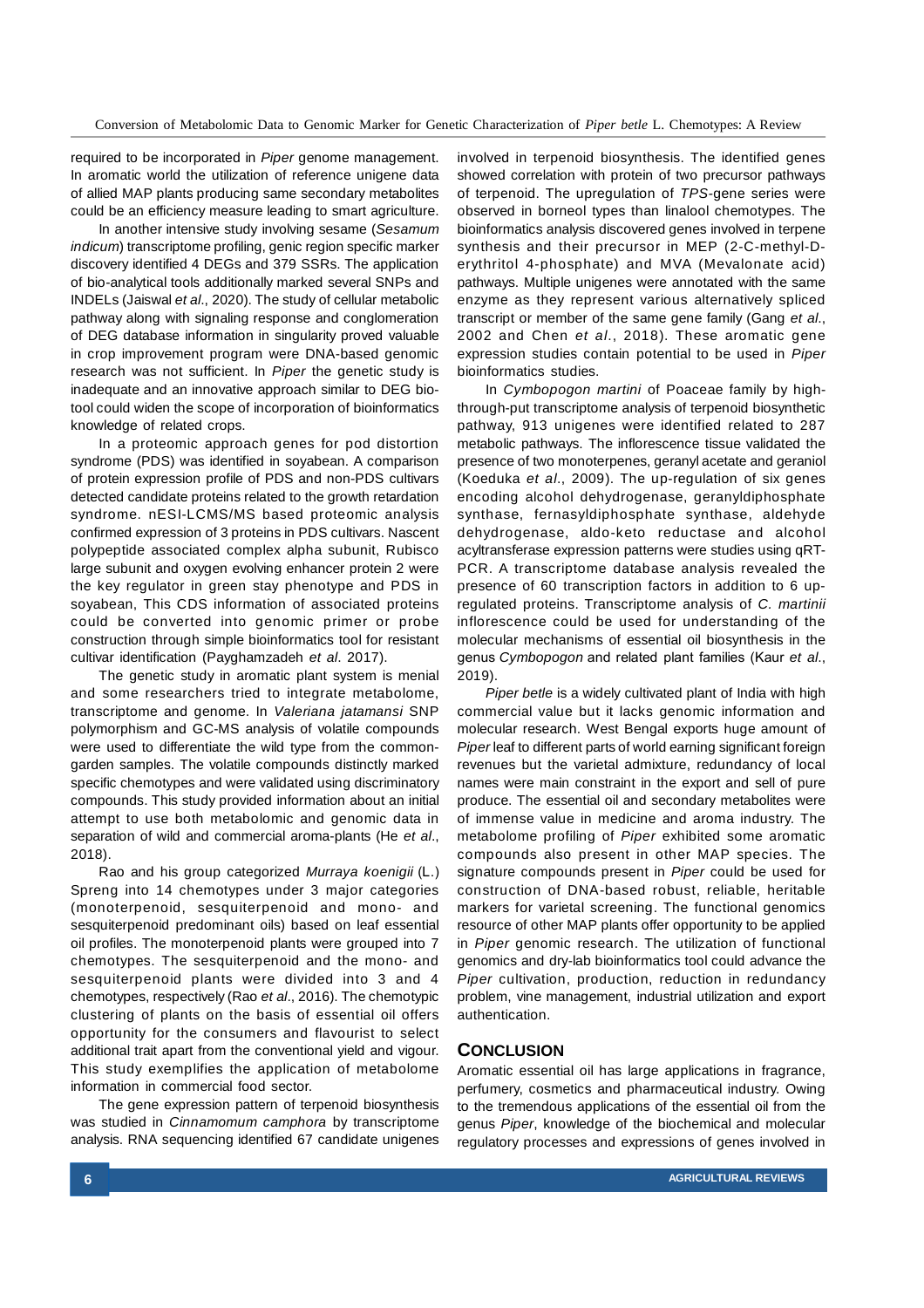terpenoid biosynthesis pathway, is highly desirable to increase the extraction of essential oil. The progress of perfumery industry as well as raw leaf export get acceleration if the *Piper betle* chemotypic identification becomes complete. The authenticity of the cultivars and landraces could facilitate and satisfy the consumer need as well as export of this high-value cash crop. As metabolomic marking is not consistent and influenced by seasonal variation, heritable genetic marking is required for cultivar authentication.

This investigation more over emphasizes the prospect of effective utilization of trace elements in validation study by acting as discriminatory compound. The available gene ontogeny data in *Piper* is inadequate and this study may be utilized for construction of novel DNA markers. If a vast array of primers could be generated, they may assist in inception of heritable biomarking program of *Piper betle* plants and conservation and patenting of betel cultivars. The present study may assist the aroma-scientists and horticulturist in molecular diagnosis of essential oil of *Piper betle* plants leading to complete the gap in genomic study.

## **REFERENCES**

- Basak. S. and Guha, P. (2015). Modelling the effect of essential oil of betel leaf (*Piper betle* L.) on germination, growth and apparent lag time of Penicillium expansum on semi-synthetic media. International Journal of Food Microbiology. 215: 171-178.
- Bisognin, D.A. (2011). Breeding vegetatively propagated horticultural crops. Crop Breeding and Applied Biotechnology. S1: 35- 43.
- Chen, C., Zheng., Y, Zhong., Y., *et al.* (2018). Transcriptome analysis and identification of genes related to terpenoid biosynthesis in *Cinnamomum camphora*. BMC Genomics. 19: 550. https://doi.org/10.1186/s12864-018-4941-1.
- Das, S., Parida., R, Sriram., I. S., Nayak., S, Mohanty, S. (2018). Biotechnological intervention in betelvine (*Piper betle* L.): A review on recent advances and future prospects. Asian Pacific Journal of Tropical Medicine. 9(10): 938-946.
- Fokou, J.B.H., Dongmo, P.M.J. and Boyom, F.F. (2020). Essential oils chemical composition and pharmacological properties, in *Essential Oil- Oils in Nature* edited by Hany El-Shemy (Intechopen) January, doi: 10.5772/intechopen,77673.
- Gang, D.R., Lavid, N., Zubieta, C., *et al*. (2002). Characterization of phenylpropene O-methyltransferases from sweet basil: facile change of substrate specificity and convergent evolution within a plant O-methyltransferase family. Plant Cell. 14(2): 505-519.
- Goyat, S., Grewal, A., Singh, D., Katiyar, R.S., Tewari, S.K., Nainwal, R.C., Hima Bindu, K. (2016). Evaluation of genetic diversity of *Piper betle* cultivars using ISSR markers. International Journal of Advanced Research. 4(1): 571-579.
- Guha, P. and Nandi, S. (2019). Essential oil of betel leaf (*Piper betle* L): A Novel Addition to the World Food Sector, in *Essential Oil Research: Trends in Biosynthesis, Analytics, Industrial Application and Biotechnological Production* edited by Sonia Malik (Springer Nature Switzerland), 149-196.
- He, X., Wang, S., Shi, J., Zhonglin, S., Zhentian, L., Zili, Y., Zigang, Q., Huiru, T. and Hui, X. (2018). Genotypic and Environmental Effects on the Volatile Chemotype of *Valeriana jatamansi* Jones. Frontiers in Plant Science. 9: 1-10.
- Jaiswal, S.G., Patel, M., Saxena, D.K. and Naik, S.N. (2014). Antioxidant properties of *Piper betel* (L.) leaf extract from six different geographical domain of India. Journal of Bioresources Engineering and Technology. 2(2): 12-20.
- Jaiswal, S., Tomar, R.S., Vadukool, K., Chopra, U.M., Rathod, V.M., Parakhia, M.V., Iqbal, M.A., Rai, A. and Kumar, D. (2020) Transcriptome profiling of Indian sesame (*Sissemum indicum* L.) and discovery of genetic region markers. Bharatiya Krishi Anusandhan Patrika.
- Karak, S., Acharya, J., Begum, S., Mazumdar, I., Kundu, R. and De, B. (2018). Essential oil of *Piper betle* L. leaves: Chemical composition, anti-acetylcholinesterase, anti-β-glucuronidase and cytotoxic properties. Journal of Applied Research on Medicinal and Aromatic Plants. 10: 85-92. ISSN 2214- 7861,https://doi.org/10.1016/j.jarmap. 2018. 06.006.
- Karak, S., Bhattacharya, P., Nandy, A., Saha, A. and De, B. (2016). Metabolite profiling and chemometric study for varietal difference in *Piper betle* L. leaf. Current Metabolomics. 4(2): 1-12.
- Kaur, G., Arya, S.K., Singh, B., Singh, S., Dhar, Y.V., Verma, P.C. and Ganjewala, J. (2019). Transcriptome analysis of the palmarosa *Cymbopogon martinii* inflorescence with emphasis on genes involved in essential oil biosynthesis. Industrial Crops and Products. 140: 111602. ISSN 0926- 6690.
- Koeduka, T., Orlova, I., Baiga, T.J., Noel, J.P., Dudareva, N. and Pichersky, E. (2009). The lack of floral synthesis and emission of isoeugenol in *Petunia axillaris* subsp. parodii is due to a mutation in the isoeugenol synthase gene. Plant Journal. 60(5): 961 969. doi:10.1111/j.1365-313X. 2009.03834.x.
- Liu, J., Xu, C., Zhang, H., Liu, F., Ma, D. and Liu, Z. (2018). Comparative transcriptomics analysis for gene mining and identification of a cinnamyl alcohol dehydrogenase involved in methy- -leugenol biosynthesis from *Asarum sieboldii* Miq. Molecules. 23(12): 3184. doi:10.3390/molecules 23123184.
- Luo, J., Li, G. and Xu, P. (2015). AMBAB: A bioinformatics system for the assistance of molecular breeding asparagus bean (*V. unguiculata* ssp. *sesquipedalis*) and other plant species. Legume Research. 38(3): 321-323.
- Makkar, N., Prasanna, S.B. and Singla, H. (2017). Comparative evaluation of antifungal activity of *Piper betel* leaf oil, *Origanum vulgare* es sential oil and fluconazole suspension on *Candida albicans* " An *In vitro* Study. Journal of Indian Association of Public Health Dentistry*.* 15: 89-93.
- Mohottalage, S., Tabacchi, R., Guerin, P.M. (2007). Components from Sri Lankan *Piper betle* L. leaf oil and their analogues showing toxicity against the household fly, *Musca domestica*. Flavour and Fragrance Journal. 22: 130-138.